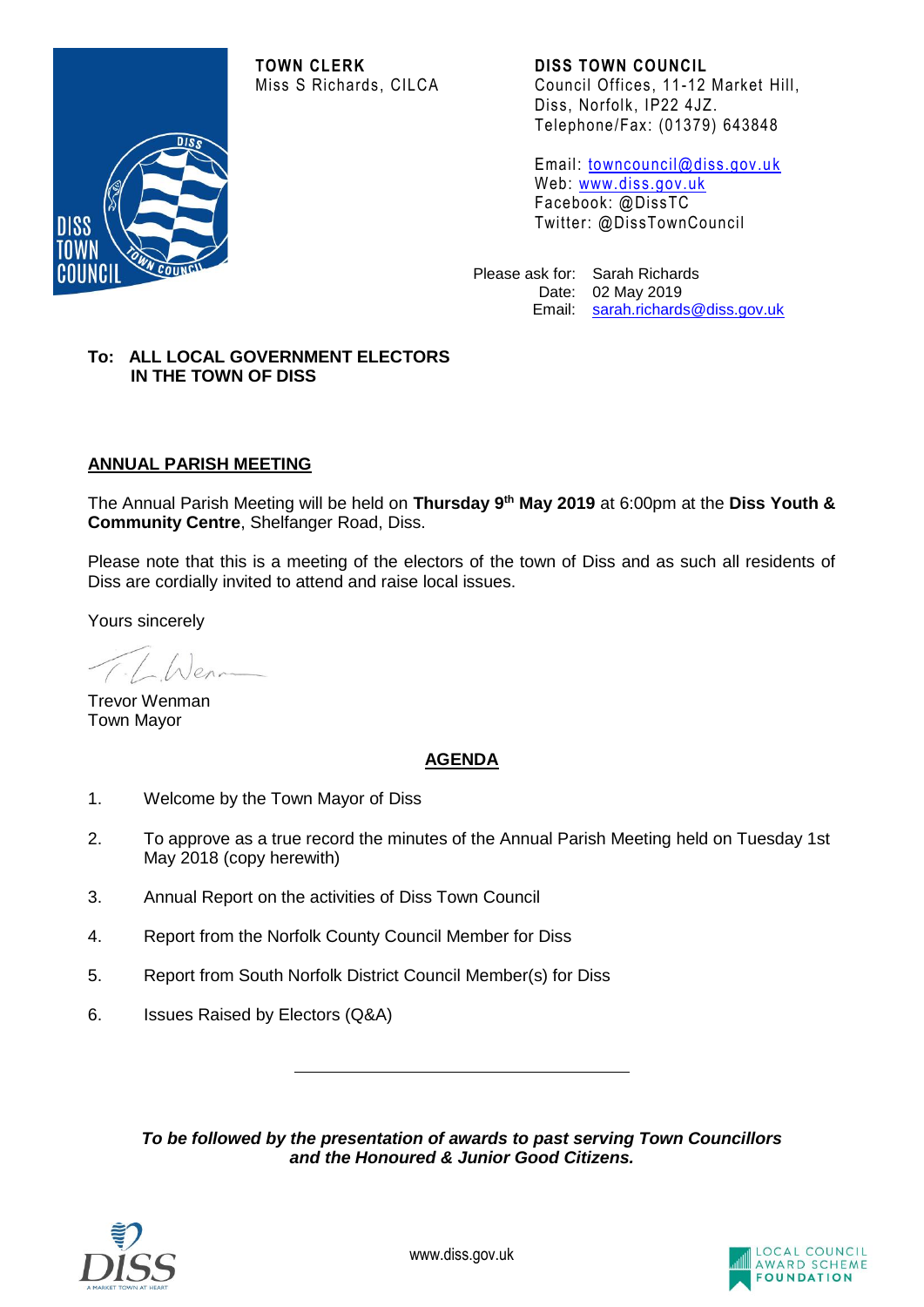#### **ANNUAL DISS TOWN MEETING Draft Minutes**

Minutes of the proceedings of the **Annual Meeting of Duly Registered Local Government Electors** held in the United Reformed Church, Mere Street, Diss on **Tuesday 1 st May 2018** at **6:30pm**.

Present: Councillor Trevor Wenman (Town Mayor) in the Chair Sarah Richards (Deputy Town Clerk) County/District Councillor Keith Kiddie District Councillors Palmer and Minshull 37 local Government Electors Representatives of 10 organisations Diss Town Councillors: Browne, Crawford, Gibson, Kitchen, Liggett, Mason, Olander, Robertson, Taylor and Mrs Wenman

# **1. WELCOME BY THE TOWN MAYOR OF DISS**

Councillor Trevor Wenman welcomed those in attendance to the annual parish meeting of Diss.

## **2. MINUTES OF LAST MEETING**

The minutes of the Annual Parish Meeting held on Tuesday 2<sup>nd</sup> May 2017 were agreed as a correct record and duly signed by the Town Mayor.

## **3. ANNUAL REPORT FROM DISS TOWN COUNCIL**

Councillor Trevor Wenman presented a report of the activities of the Town Council over the last 12 months. He spoke of the success of Diss Carnival and other key town events notably, the first Diss Organ festival, the second Diss Cyclathon, Heritage Transport Fayre, & Christmas Lights Switchon, which saw the lights extended into the Triangle.

Notable projects for this year included installation of the new Park footpath improving pedestrian access from the car park to the town centre, the resurfacing of the paths in St Mary's Churchyard, the launch of Park Radio airing from the DYCC and partnership working with the town's traders to improve the town's appearance & young people with the aim of setting up a Youth Council.

The Town Council in its role as planning consultee helped support local residents to influence improvements to the Frenze Hall Lane development including safe vehicular and pedestrian access under the railway bridge, persuaded the Planning Authority at the District Council to refuse the Morrisons application for new retail units, car wash area and tyre service & expressed strong concerns about the large retail units on the site behind the Thatcher's Needle.

Whilst highways are a County Council responsibility, the Town Council is continuing to work with partners on the proposed junction improvements at Vinces Road and the link road from the railway station to Nelson Road. The bus stop in front of the Shell Garage has been moved to alleviate some of the problems for traffic exiting Vinces Road.

The Town and Parish Boundary review, which takes place once every 15 years, saw the existing boundary between Diss & Roydon remain as existing, reflecting the strong opposition from Roydon residents to the proposed changes.

Due to the considerable costs of refurbishing the existing toilets at Mere's Mouth that neither the District Council nor Town Council has the available funds for, it was deemed that demolishing and re-building the facility would be the preferred option and suggestions from the community regarding future provision was requested. Ideas for spending the £116k available to Diss & Roydon for improving recreational provision for older children & adults were invited via a feedback form. Electors were also advised of the Town Council's decision to take on the streetlighting stock currently run by South Norfolk Council.

Heritage Triangle Project Programme Manager, Sheila Moss-King, presented the progress of the Project including the restoration & extension of the Corn Hall, the development of the streetscape around the 'Triangle' & the creation of a new garden & boardwalk across the Mere.